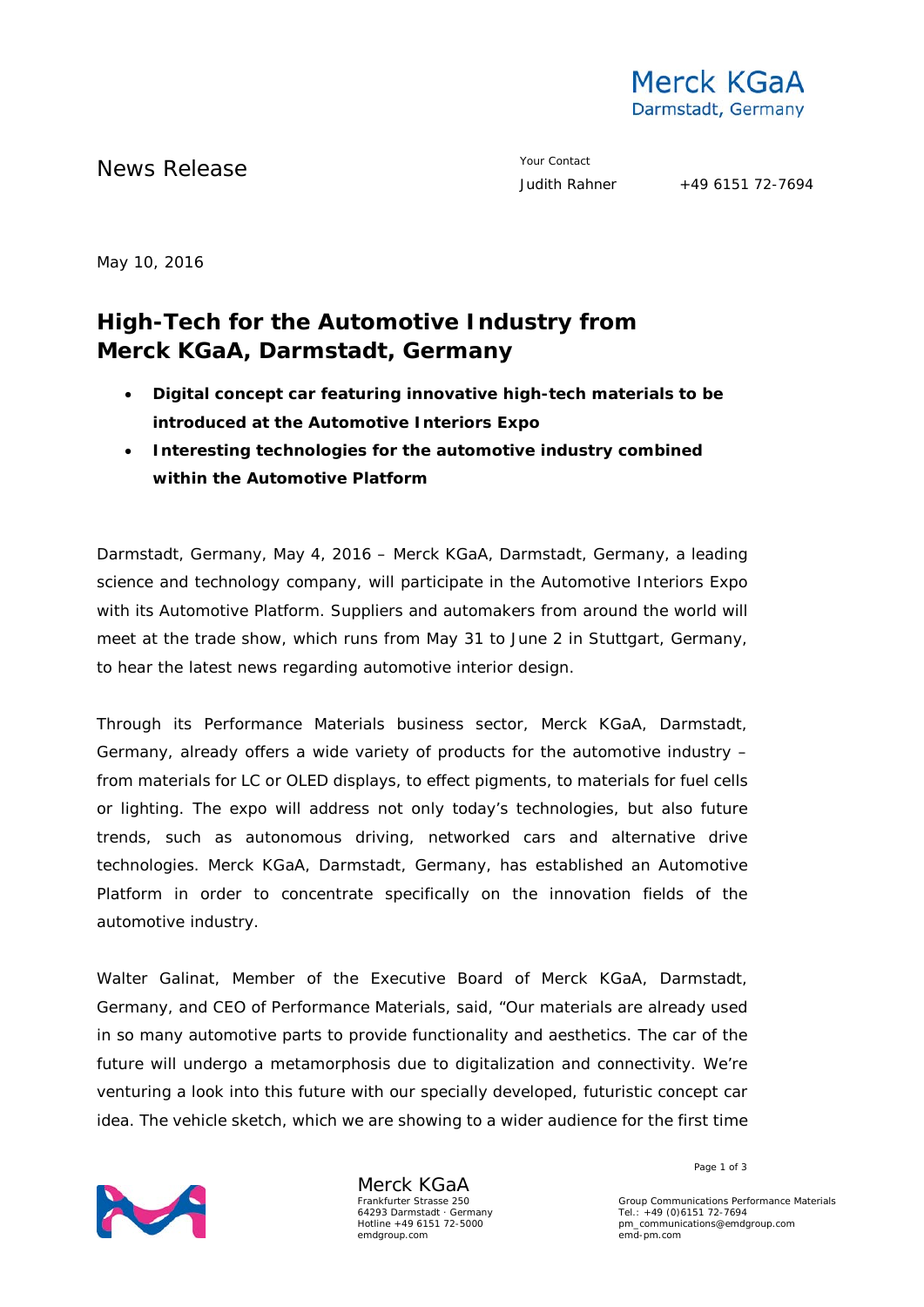## News Release

at the trade show, includes our high-tech materials. And it shows the new paths that such materials are opening up for the automotive industry. We want to develop these further, together with partners in the automotive industry."

## **Broad range of future technologies**

In line with the main focus of the expo, Merck KGaA, Darmstadt, Germany, will primarily be showing materials that are relevant to interior design. These especially include liquid crystals and OLED materials that are used in various displays in vehicles. The future trend is free-form displays: They can be seamlessly adapted to various spaces, for example, in dashboards, doors, and seats. Very thin glass or even plastics can be used for them. The first prototypes for cars underscore the potential of these free-form displays. In addition, people who visit the stand can view the liquid crystal windows that are still in development and that can be used as switchable sunroofs in cars. Another interesting application is Liquid Crystalbased light guidance systems. OLED and LED materials provide new design options in lighting and furthermore they are highly energy-efficient. As the market and innovation leader of effect pigments for automotive applications, Merck KGaA, Darmstadt, Germany, has created an entire product world with a unique variety of color, luster, sparkle and gloss effects. These effect pigments can be used not only in automotive coatings, but also in the interior design of, for example, plastic or leather surfaces. Moreover, the company offers various functional materials, such as those for laser marking or laser direct structuring for powder-coated parts or plastic components.

Expo visitors can talk with experts from Merck KGaA, Darmstadt, Germany, at the company's stand, A5200.

Photos of the concept car idea are available to the media for download.

All Merck KGaA, Darmstadt, Germany, press releases are distributed by e-mail at the same time they become available on the EMD Group Website. In case you are a resident of the USA or Canada please go to [www.emdgroup.com/subscribe](http://www.emdgroup.com/subscribe) to register again for your online subscription of this service as our newly introduced geo-targeting requires new links in the email. You may later change your selection or discontinue this service.

Merck KGaA, Darmstadt, Germany, is a leading science and technology company in healthcare, life science and performance materials. Around 50,000 employees work to further develop technologies that improve and enhance life – from biopharmaceutical therapies to treat cancer or multiple sclerosis, cutting-edge systems for scientific research and production, to liquid crystals for smartphones and LCD televisions. In 2015, Merck KGaA, Darmstadt, Germany, generated sales of € 12.85 billion in 66 countries.